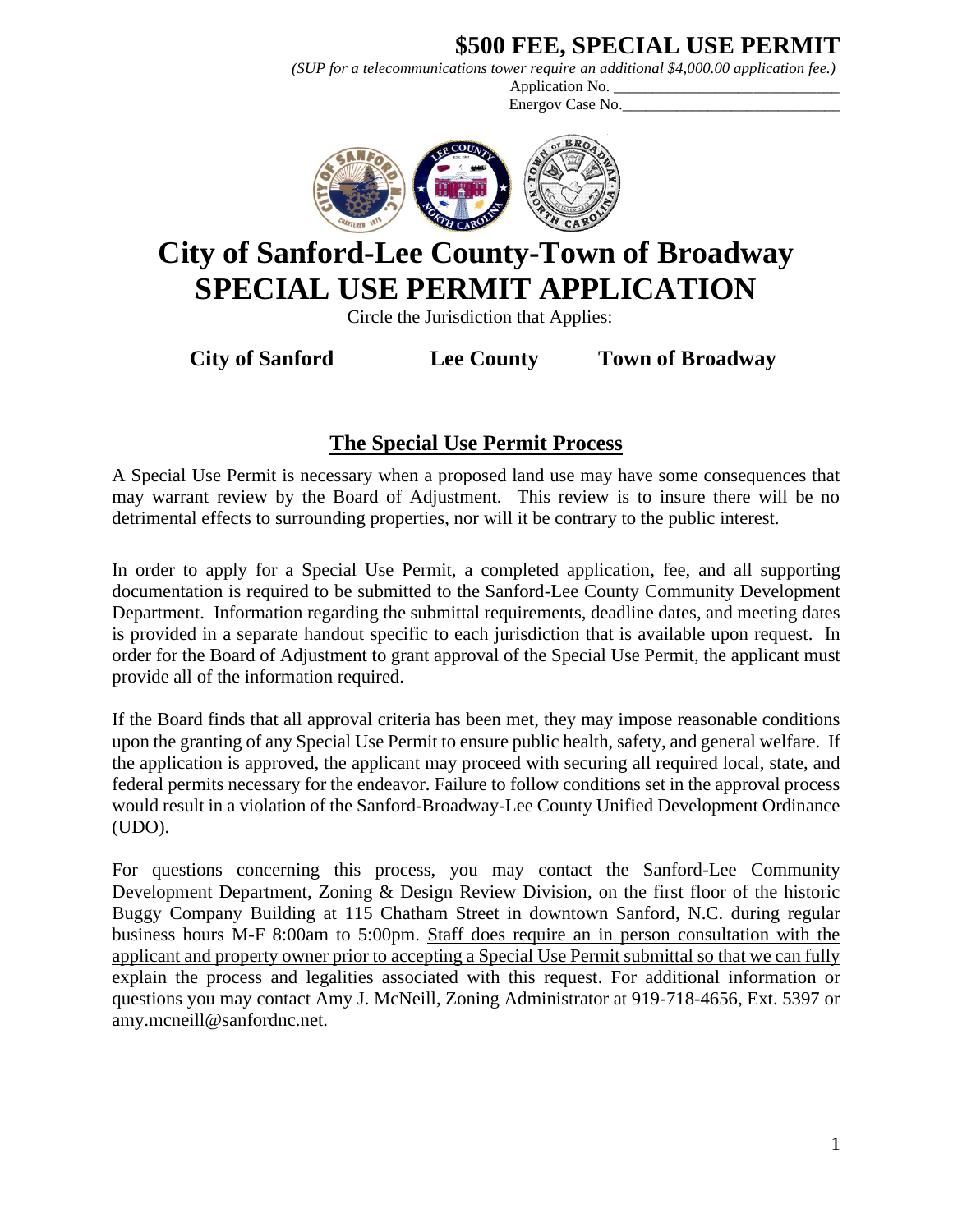### TO THE BOARD OF ADJUSTMENT:

I hereby petition the Board of Adjustment to grant the following Special Use Permit request:

| <b>Applicant Information</b>                                                                         |
|------------------------------------------------------------------------------------------------------|
|                                                                                                      |
|                                                                                                      |
|                                                                                                      |
|                                                                                                      |
| <b>Property Owner(s) Information:</b>                                                                |
|                                                                                                      |
|                                                                                                      |
|                                                                                                      |
|                                                                                                      |
| <b>Parcel Information</b>                                                                            |
|                                                                                                      |
|                                                                                                      |
|                                                                                                      |
| Property Acreage: ____________________Tax Map and Parcel No. (PIN): ________________________________ |
| <b>Land Use of Adjacent Properties</b> (Provide plat map if available)                               |
| North:                                                                                               |
| South:                                                                                               |
| East:                                                                                                |
| West:                                                                                                |

 $\overline{c}$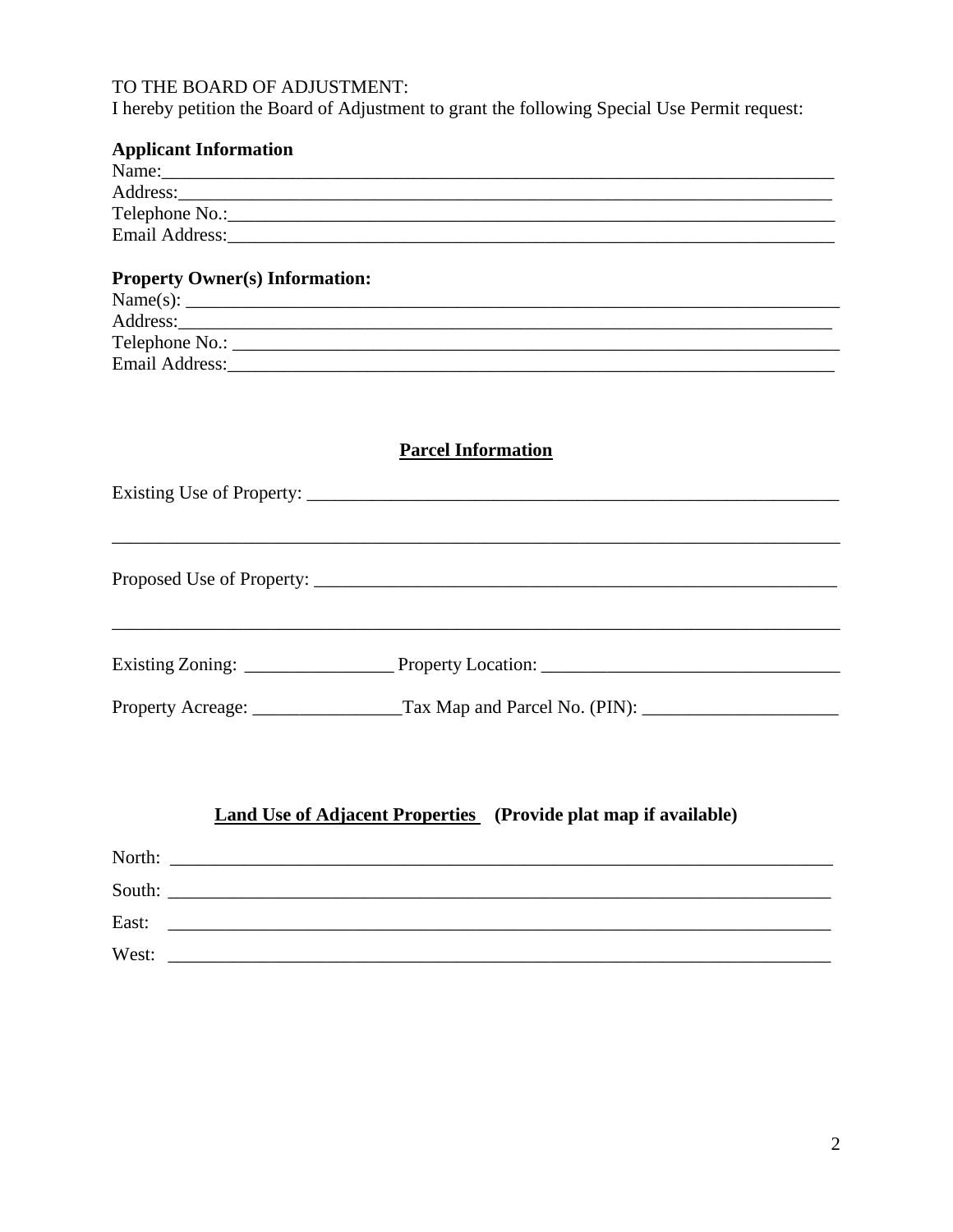#### **GENERAL REQUIREMENTS**

The UDO imposes the following general requirements on the use requested by the applicant. Under each requirement, the applicant should explain, with reference to the attached plans where applicable, how the proposed use satisfies these requirements.

1. That the use will not materially endanger the public health or safety if located where proposed and developed according to the plan as submitted and approved;

2. That the use meets all required conditions and specifications;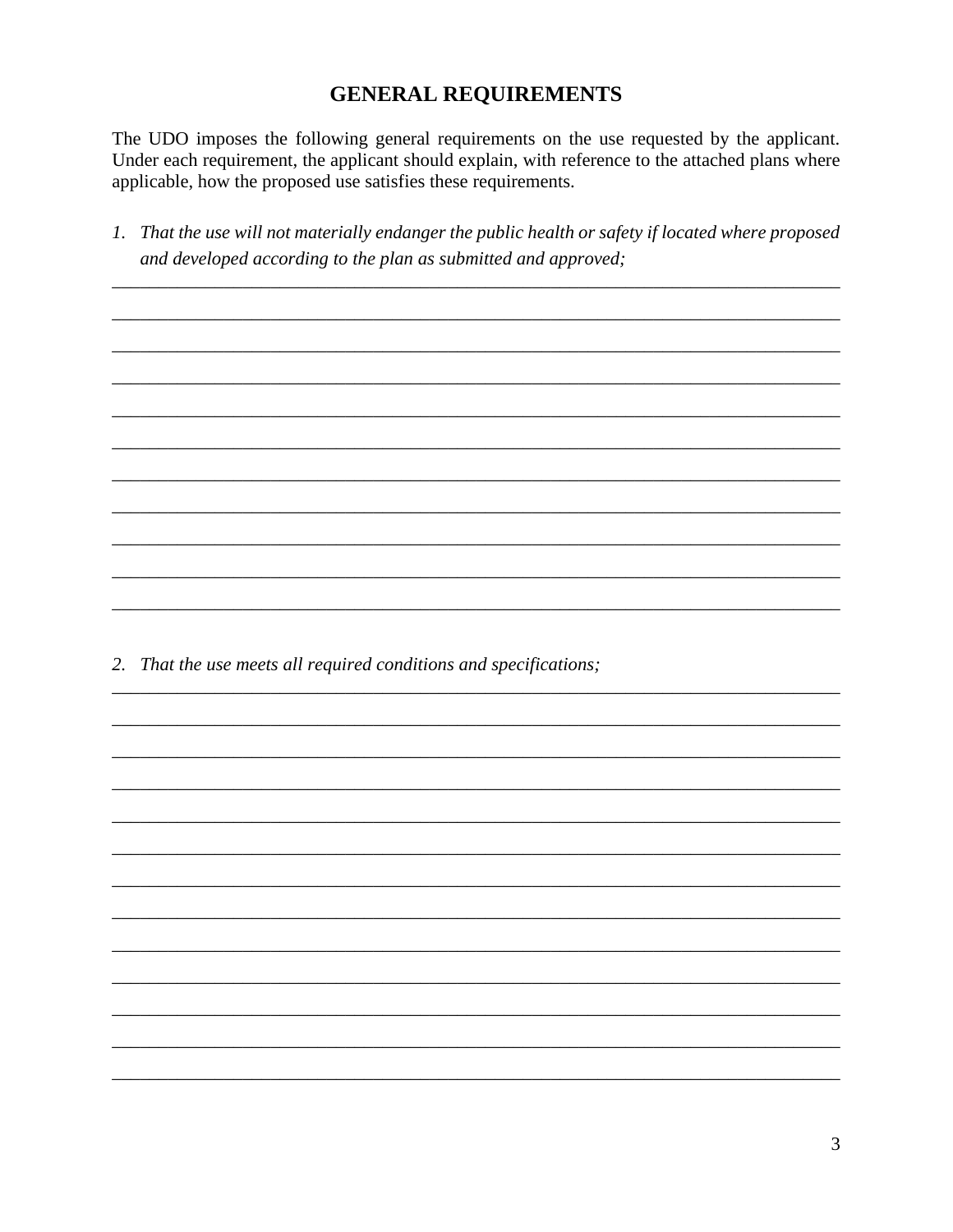3. That the use will not substantially injure the value of adjoining or abutting property, or that the use is a public necessity; and



4. That the location and character of the use, if developed according to the plan as submitted and approved, will be in harmony with the area in which it is to be located and in general conformity with the adopted long range land use plan (Plan SanLee).

 $\overline{4}$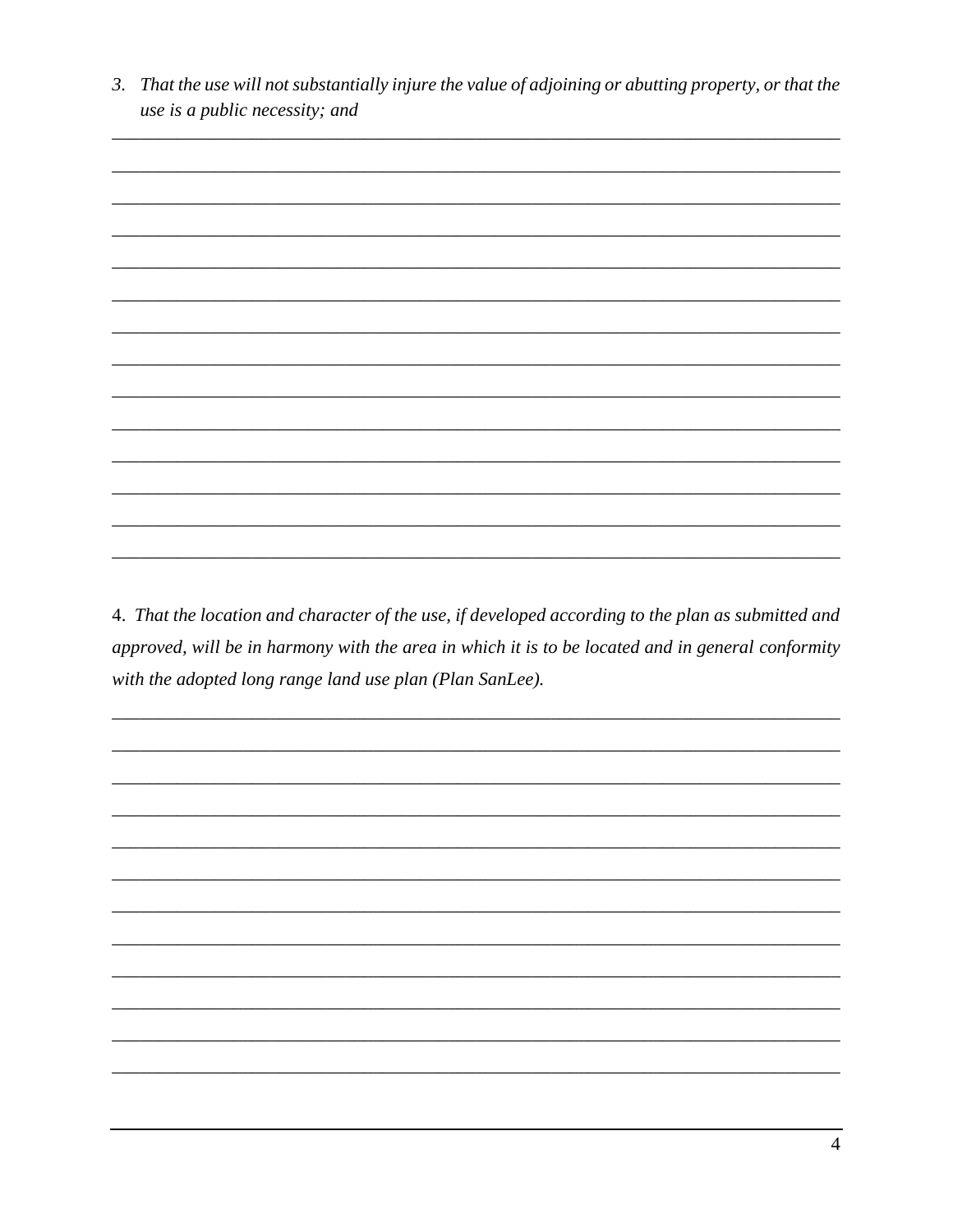## **SPECIFIC REQUIREMENTS**

The UDO also imposes specific requirements on the use(s) requested by the applicant. The applicant should be prepared to demonstrate that, if the land is used in a manner consistent with the plans, specifications, and other information presented to the Board, the proposed use(s) will comply with specific requirements concerning the following:

|  |  |  | Nature of use (type, number of units, and/or area): |
|--|--|--|-----------------------------------------------------|
|--|--|--|-----------------------------------------------------|

| Accessory uses (if any): |                                                                   |                                               |  |
|--------------------------|-------------------------------------------------------------------|-----------------------------------------------|--|
|                          |                                                                   |                                               |  |
|                          |                                                                   |                                               |  |
|                          |                                                                   |                                               |  |
|                          | <b>Setback Provisions</b>                                         |                                               |  |
| Principle Use:           |                                                                   | Front: Side: Side: Rear:                      |  |
|                          |                                                                   | Accessory Use: Front: Side: Side: Rear: Near: |  |
|                          | <b>Height Provisions</b>                                          |                                               |  |
|                          |                                                                   |                                               |  |
|                          | Off street parking and loading provisions: (include calculations) |                                               |  |
|                          |                                                                   |                                               |  |
|                          |                                                                   |                                               |  |
|                          |                                                                   |                                               |  |
|                          |                                                                   |                                               |  |
|                          |                                                                   |                                               |  |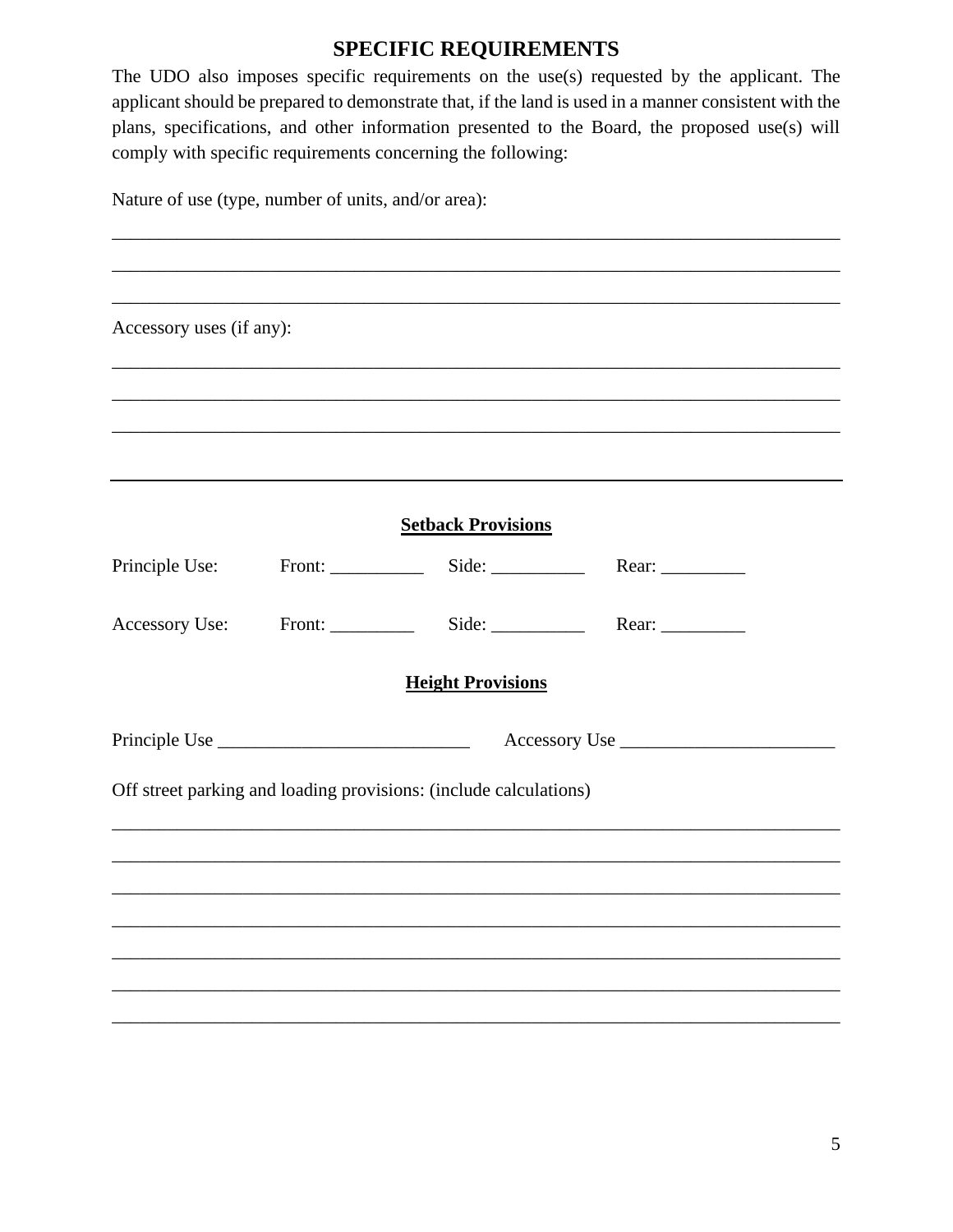| Sign provisions: (include sketch drawing with dimensions) |  |  |  |  |  |
|-----------------------------------------------------------|--|--|--|--|--|
|-----------------------------------------------------------|--|--|--|--|--|

Provisions for screening landscaping and buffering: (if required, add to site plan)

Provisions for vehicular circulation and access to streets:

Adequate and safe design for grades, paved curbs and gutters, drainage systems, and treatment or turf to handle storm waters, prevent erosion, subdue dust: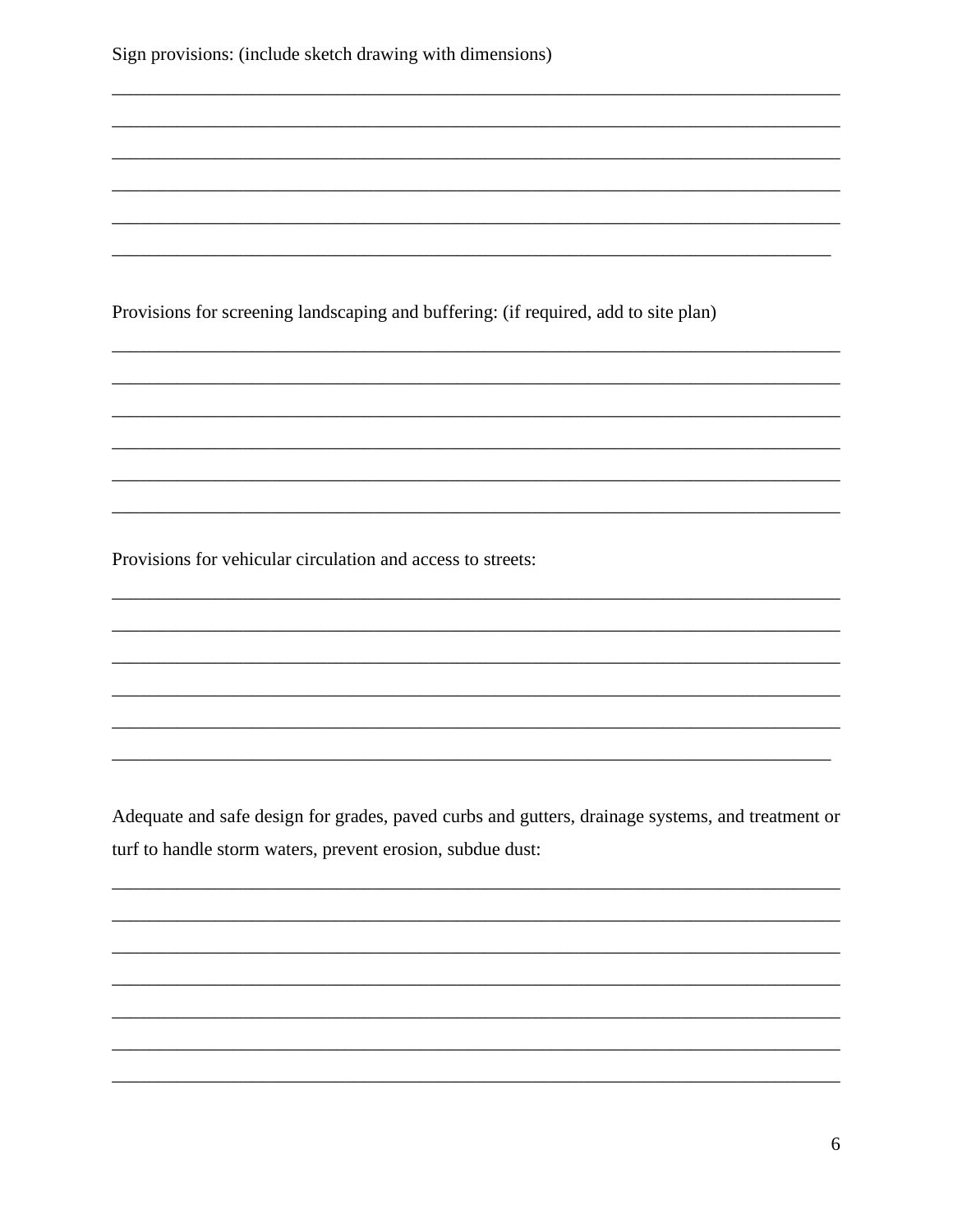An adequate amount and safe location of play areas for children and other recreational uses according to the concentration of residential property:

<u> 1989 - Johann John Stone, markin fizikar (h. 1989).</u>

Compliance with overlay zones, including but not limited to, the latest adopted Thoroughfare Plan:

Compliance with the Flood Damage Prevention Ordinance: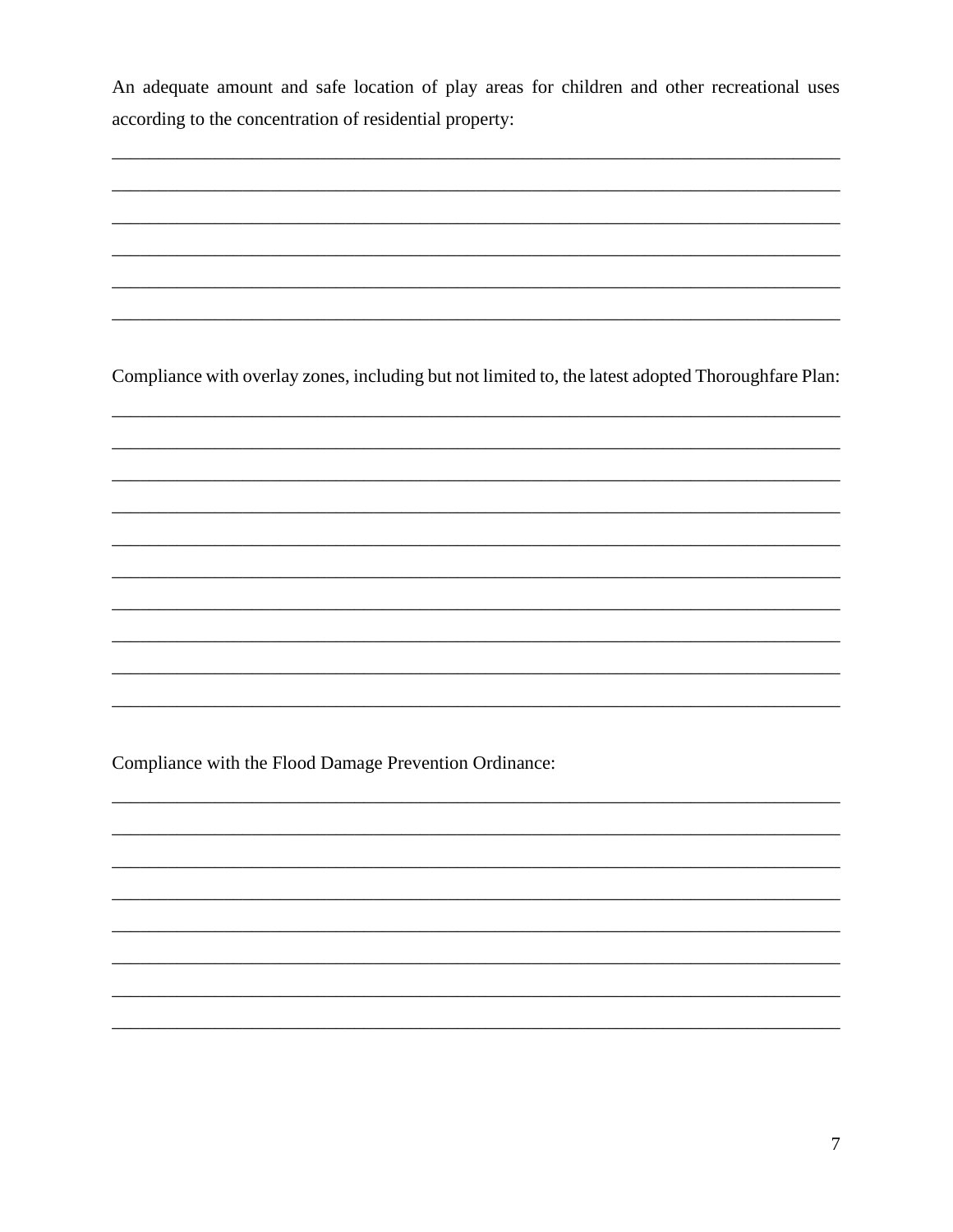Other requirements may be requested by the applicant or specified by the Board for protection of the public health, safety, welfare, and convenience:



#### **Predefined Design Standards**

Please be aware that in addition to the specific requirements provided above, some Special Uses also have additional design standards imposed. Refer to Article 5 Supplemental Development Regulations of the UDO for these design standards. Each standard should be addressed in the site plan submitted with this application.

#### **Required Attachments/Submittals**

Twelve (12) copies of the site plan and all supporting documentation shall be submitted with a completed application for each jurisdiction.